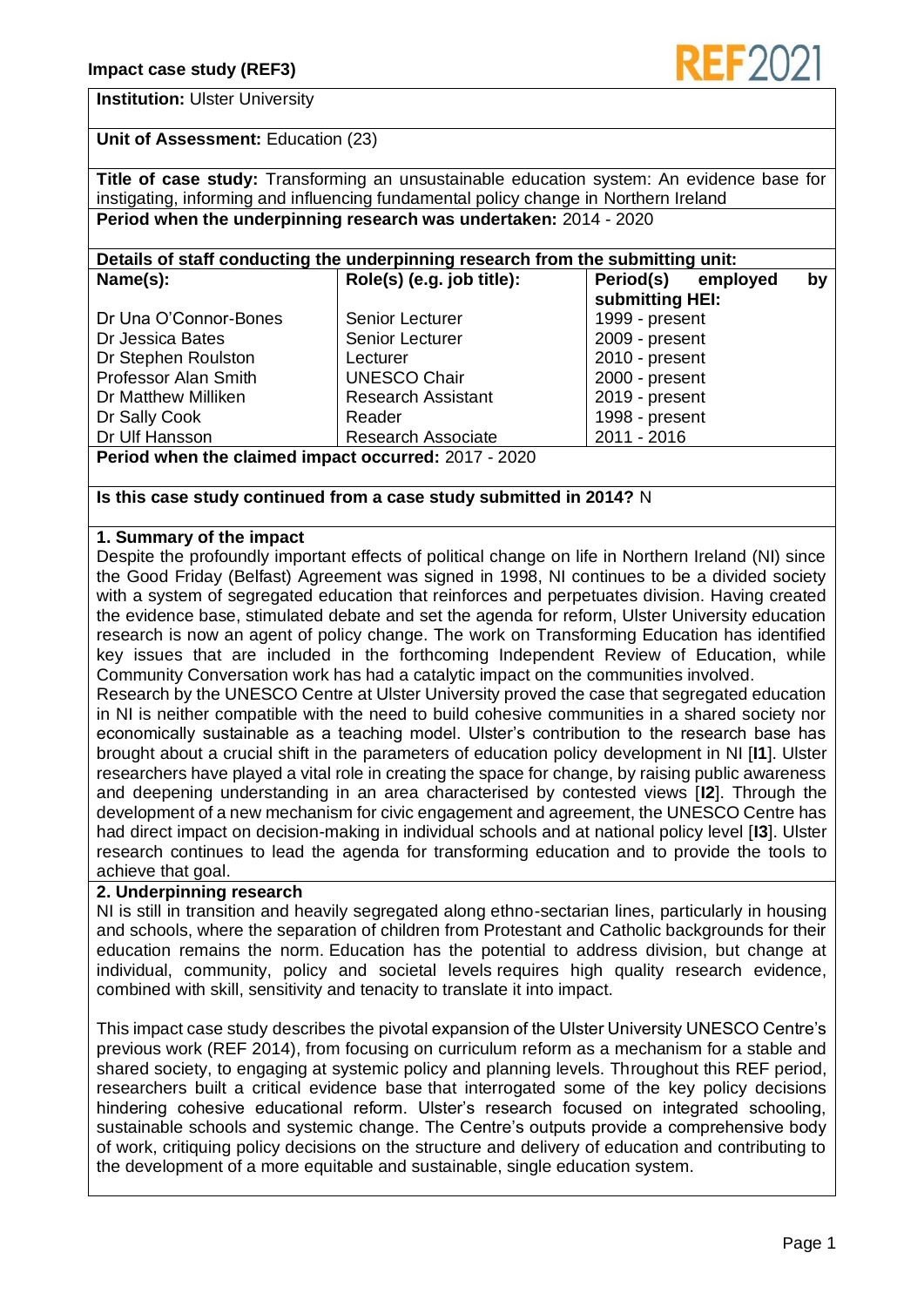

Research by Smith and Hansson [**R1**] investigated and highlighted fundamental policy tensions centring on where and how children are educated, the effects on social cohesion and the economic implications of a segregated system, concluding that "*more effective processes for ascertaining parent and community preferences for schooling are required as part of area-based planning"*. Smith and Hansson recommended further examination of the exemption of teachers from Fair Employment equality legislation in NI and of the Certificate in Catholic Education for NI teachers. These key recommendations underpin Ulster's work in this REF period.

Roulston and Hansson [**R2**] provided a deeper understanding of the limitations of policy directions that have reinforced and sustained segregation rather than promoting structural educational change. Roulston, Milliken, Cook and Hansson's research [**R3, R4, R5**] challenged commonly accepted but unsustainable features of NI educational structures, including inherent division along denominational lines, the financial and societal cost of school duplication, and the negative impact of these on learners and teachers and on the prospects of community reconciliation. Roulston and Milliken have distilled and presented their academic research in a series of accessible briefing papers and infographics as part of a public-facing Transforming Education (TE) project. Their ongoing research is funded by the Integrated Education Fund (IEF), the Community Foundation NI and the Ireland Funds.

Bates and O'Connor-Bones' research [**R6**] focused on civic engagement in divided societies where school provision remains a sensitive and contentious topic at community level. To bridge the gap between individual, community and policy perspectives on school provision in NI, the researchers developed the innovative Community Conversation Toolkit. Grounded in the collaborative principles of deliberative democracy and participatory dialogue that are particularly constructive in a post-conflict context, this was a uniquely practical and dynamic response to the absence of parents' voices in the Area Planning process for school provision in NI. The interactive and participatory design of the Toolkit gave individuals and communities a stronger voice in key decisions affecting them. It also provided statutory stakeholders responsible for public policy and decision-making with an evidence base which they used to inform their work. The innovative methodology of the Toolkit has been used in a series of Community Conversations, giving parents and school communities their first opportunity to openly share their views on future school provision in their area: "*Researchers at Ulster University … have been pioneering a new project aimed at engaging the community here about the future of their schools – public meetings, group sessions, and online questionnaires are giving the community a greater say in agreeing a more sustainable model*" (BBCNI *Spend it Like Stormont*). The researchers have applied the methodology in specific Community Conversation projects in different (rural and urban) locations and school-specific contexts (e.g. over- and under-enrolment). This body of work was funded by the IEF, with funding from Building Change Trust and the Big Lottery Fund, running from 2017 to 2020.

**3. References to the research** Outputs can be provided by Ulster University on request.

**R1:** Smith, A & Hansson, U (2015) *A Review of Policy Areas Affecting Integration of the Education System in NI*. A report commissioned by the IEF. UNESCO Centre, Ulster University. 63 pages. **R2:** Roulston, S & Hansson, U (2019) Kicking the can down the road? Educational solutions to the challenges of divided societies: A Northern Ireland case study. *Discourse: Studies in the Cultural Politics of Education*.

**R3:** Milliken, M, Bates, J & Smith, A (2020) Teaching Across the Divide: perceived barriers to the movement of teachers across the traditional sectors in Northern Ireland. *British Journal of Educational Studies*.

**R4:** Roulston, S & Cook, S (2020) Isolated together: proximal pairs of primary schools duplicating provision in NI. *British Journal of Educational Studies*.

**R5:** Hansson, U & Roulston, S (2020) Integrated and Shared Education: Sinn Féin, the Democratic Unionist Party and Educational Change in Northern Ireland. Policy Futures in Education.

**R6:** Bates, J & O'Connor-Bones, U (2021) Community Conversations: deliberative democracy, education provision and divided societies. *SN Social Sciences,* 1, 45. https://doi.org/10.1007/s43545-020-00048-8 [DELAYED OUTPUT]. This research output is also supported by the following reports: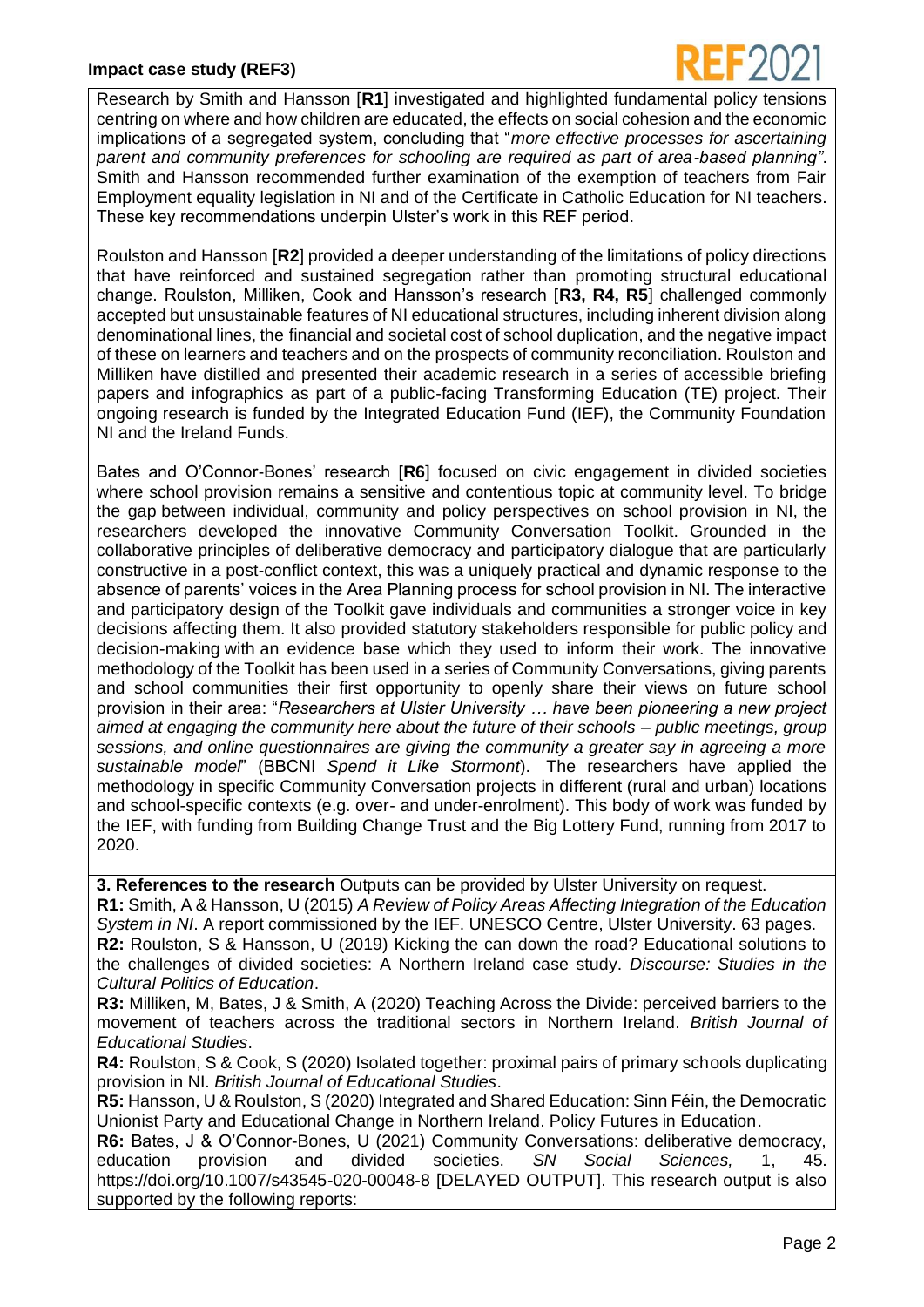

Bates J, O'Connor-Bones, U (2018) *Community Conversation Toolkit*. Funded by the UNESCO Centre, UU.

Bates, J et al. (2018) *Carnlough and Glenarm Community Conversation: Gathering views on local primary school provision*. Commissioned by the IEF.

R2-R6 have been subject to blind peer review by international editorial boards.

## **4. Details of the impact**

The New Decade, New Approach agreement that restored devolved government in NI committed the NI Executive to an independent review of education, to be carried out in 2021. The Chair of the Committee for Education, Northern Ireland Assembly, underlined how Ulster's research findings and recommendations had informed and impacted this review, "*The ground-breaking, formative work by Ulster University researchers on the Review of Educational Structures, Community Conversations, and Transforming Education has reflected many of the core challenges identified in the Terms of Reference for the Independent Review and their outputs have been pivotal in informing and influencing discourse on these fundamental issues in politics, policy and wider society"* [**C1**].

# **I1: Impact on education policy debate and discourse**

Smith and Hansson's work [**R1**], commissioned by the IEF, has been integral to informed political debate on concepts of integrated and shared education structures. The evidence Smith provided to the NI Assembly's Committee for Education (2015) identified the deficiencies of a consolidated segregated school system [**C2**]. This evidence was cited both in the Committee's final report and in the report by the Equality Commission for Northern Ireland. These provided the basis for recommendations in the Response to the Department of Education Consultation on 'Shared Education Draft Policy and Legislation Consultation' (2015) [**C3**]. Smith's evidence also stimulated debate in the media (e.g. '*Ulster's shared education 'error': We can't afford to burn £44m on policy says expert*') that put pressure on the Department of Education to take it into account [**C4**].

The TE project undertaken by Roulston and Milliken has increased the impact and reach of that research, examining and illuminating issues contributing to the ethno-religious segregation of education [**R1-R5**]. The project produced twelve briefing papers and associated infographics that have been presented to stakeholders including NI's political parties, the Department of Education, teaching unions, the Education Authority and the Council for Catholic Maintained Schools. The vital contribution of the briefing papers and underpinning research to critical engagement with the systemic challenges facing education and the drive to find policy solutions has been widely recognised:

"*From the DE's perspective the UU work is both timely and valuable*" [**C5**, Head of DE Transformation Programme Directorate].

"*In my work as an elected representative and as my party's spokesperson on education I can genuinely say that the research undertaken… has informed and aided in the development of several areas of policy"* [**C5**, MLA Sinn Féin].

"*The continuing use of a Catholic-specific teaching qualification in Northern Ireland is a barrier to fair employment that should be removed, [Ulster Unionist MLA] has said.*

*The Ulster Unionist MLA was commenting after a new University of Ulster (UU) report found there has been 'limited progress' in complying with a previous Department for Education recommendation that: 'CCMS (Council for Catholic Maintained Schools) may wish to consider reviewing the requirement for the certificate for all [Catholic] nursery and primary posts.'"* [**C4**, Ulster Unionist MLA, The News Letter, 4 March 2020]

*"The reports … have been extremely beneficial to me as Chair of the [Community Relations Council], and as a director with the IEF... Rational, well-researched reports like these help people*  like me draw the attention of other people, senior figures in government, public agencies and the *political world, to the issues and their impact, and more importantly to what needs to change."* [**C5**, Chair of Community Relations Council, NI]

*"The work of … Ulster University in outlining the impact of and attitude to the exception of a sector to the Fair Employment and Treatment Order, 1998 has been very helpful in understanding some of the structural issues within the system."* [**C5**, NI Commissioner for Children and Young People].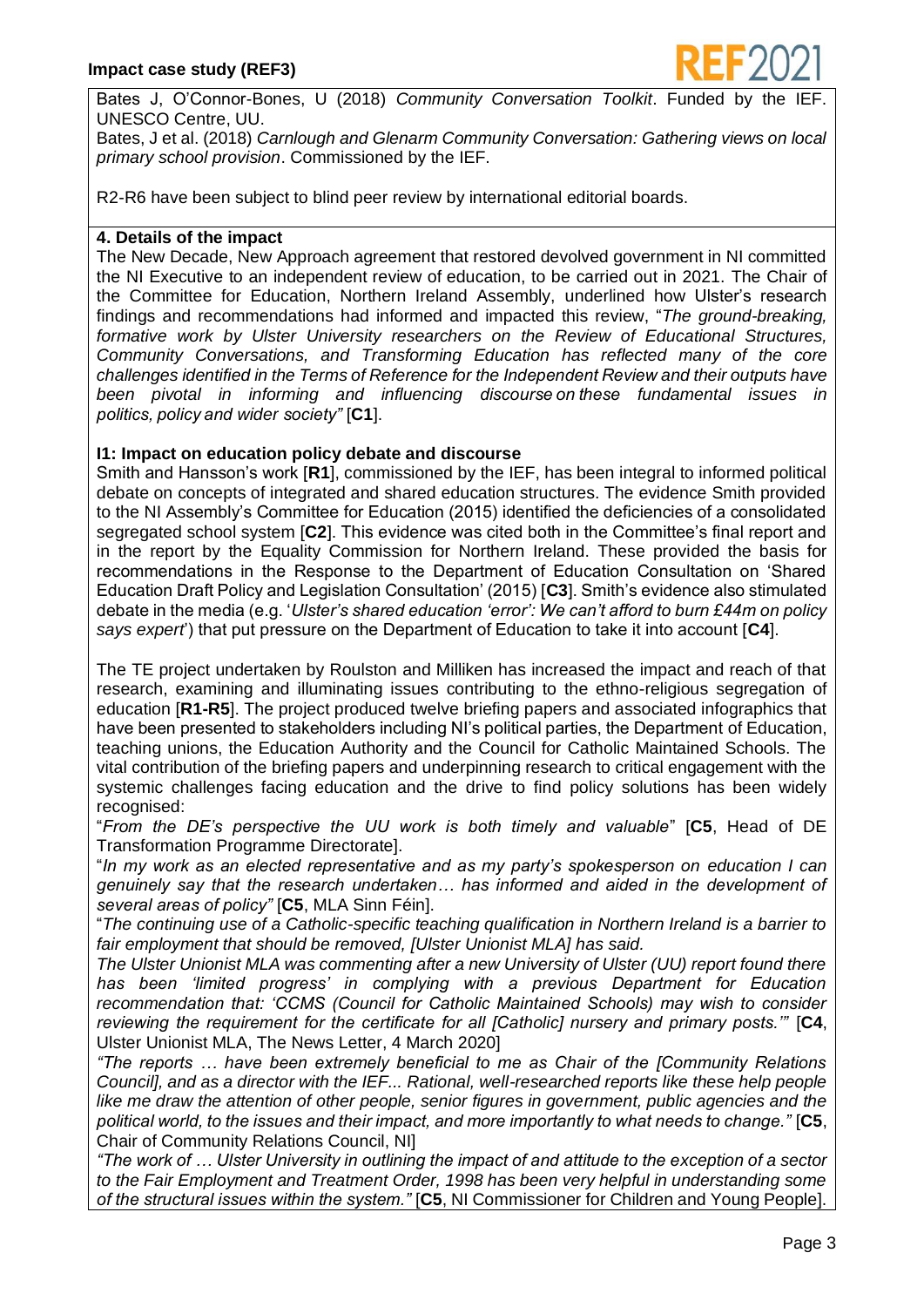Informed by the "*very useful analysis*" in the TE work and associated research, Sinn Féin, NI's second largest political party, which had actively opposed the repeal of this exception, passed a motion at its 2020 Annual Conference mandating the party to support a review of the exception [**C5**]. As a direct result of engagement with the TE paper (based on **R3**) on the exemption of teachers from Fair Employment and Treatment Order (FETO) legislation, the teachers' union (NASUWT) debated and subsequently strengthened their policy of opposition to the FETO exemption [**C6**].

The TE paper on isolated pairs of rural schools has led directly to the creation of a new, Community Foundation for Northern Ireland-funded project – Future Schools – which aims to enable local communities to develop feasible solutions to issues of school sustainability. Belfast law firm Phoenix Law used the briefing paper on school governance to prepare a case as part of a judicial review of the compatibility of religious education in NI schools with human rights legislation: "*Our angle, similar to your study, is that the current regime inspires division and segregation*." [**C7**]

By targeting and tailoring their work, UNESCO Centre researchers have achieved impact through influence in NI's executive, legislative and judicial settings, as well as in its teaching profession. Ulster research is intrinsic to policy development in NI: "*This work has had a significant impact on the wider political and policy discussion relating to the role of integrated education in post-conflict NI."* [**C8**, Head of Communications, IEF]

#### **I2: Impact on public awareness and understanding by creating the space for change**

Ulster's research has provided an impetus for public debate and progressed parental preference for children of different denominations to be educated together. The disjuncture between parental, community and policy agendas highlights the need for better understanding of the rationale and process for sustainable education. Ulster researchers have both led the discourse and provided the research evidence base to underpin the case for change. Smith's work on making the case for systemic structural change, Roulston and Milliken's TE project, and Bates' and O'Connor-Bones' Community Conversations have all generated considerable media attention, raised public awareness and understanding, and stimulated wider discussion at community, policy and political levels [**C4**]. The TE papers in particular have been extensively covered online, in social media and on traditional media platforms, and have reached a total estimated audience of over 500,000 (based on combined viewing, listening and readership figures).

Over the current REF cycle, Ulster's research has increasingly set the news agenda. Researchers have been regularly interviewed, precipitating debate that has featured across a range of primetime news and current affairs programmes on BBC Radio Ulster and commercial channels, as well as on BBC Newsline, NI's flagship TV news programme. In print, research findings have been featured in the main regional press, including Irish News, News Letter, and Belfast Telegraph. A 2020 piece about the TE project by Milliken and Roulston for NI's high-profile political blog Slugger O'Toole ('A challenge to the separation of schools') generated one of the highest response rates to a posting (3,710 readers, 539 comments). One of these comments summarised the resulting discourse, "*A child learns what it is exposed to. And if a child is never exposed to Them then it will never learn to see Them the same way it sees Us"* [**C4**].

# **I3 Impact on civic engagement and decision-making**

The Community Conversation Toolkit developed by Bates and O'Connor-Bones [**R6**] has strengthened the voice and visibility of school communities. It has provided the impetus for community-led sustainable school solutions and has given statutory bodies responsible for Area Planning crucial evidence to inform and support their decision-making.

The Education Authority (EA), the statutory body responsible for delivering education services across NI, says that the Toolkit has enabled "*whole communities to meaningfully engage with education planning, and in particular with Area Planning, and contribute to more effective and informed policy implementation."* [**C9**]